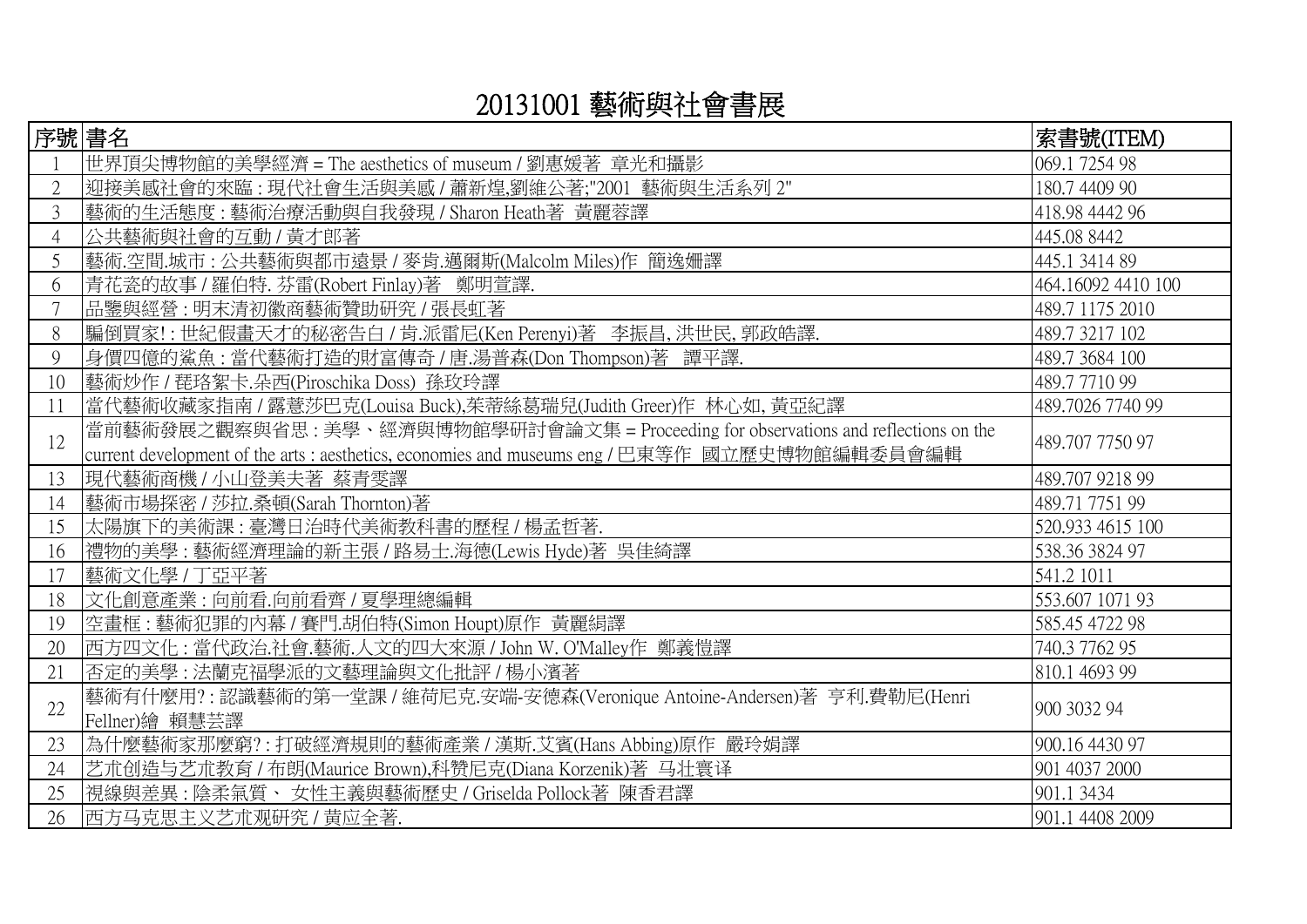| 27 | 艺术的社会学解释:普列汉诺夫美学思想述评 / 马奇著                                                                               | 901.1 7140 1988  |
|----|----------------------------------------------------------------------------------------------------------|------------------|
| 28 | 觀看的方式 / 約翰.伯格(John Berger)著 吳莉君譯                                                                         | 901.2 2647 94    |
| 29 | 女性, 藝術與社會 / Whitney Chadwick著 李美蓉譯                                                                       | 901.2 4224 84    |
| 30 | 女性笑聲的革命性力量: 女性主義與當代藝術 / 喬.安娜.伊薩克(Jo Anna Isaak)著 陳淑珍譯                                                    | 901.4 2744 89    |
| 31 | 視覺藝術的社會心理 / (日)中川作一著 許平, 賈曉梅, 趙秀俠譯                                                                       | 901.4 5221       |
| 32 | 藝術社會學 / 豪澤爾著 居延安譯                                                                                        | 901.5 0031 77    |
| 33 | 藝術之眼:布爾迪厄的藝術社會學理論及其在臺灣之量化與質化研究 / 許嘉猷著.                                                                   | 901.5 0848 100   |
| 34 | 藝術與社會:閱讀班雅明的美學啟迪 / 石計生著                                                                                  | 901.5 1002 92    |
| 35 | 閱讀魅影: 尋找後班雅明精神 / 石計生作                                                                                    | 901.5 1002-2 96  |
| 36 | 量繪形貌: 新類型公共藝術 / Suzanne Lacy編 吳瑪俐等譯                                                                      | 901.5 1010 93    |
| 37 | 藝術人類學 / Robert Layton著 吳信鴻譯                                                                              | 901.5 1051 84    |
| 38 | 藝術社會學:精緻與通俗形式之探索 / Victoria D. Alexander著 張正霖,陳巨擘譯                                                       | 901.5 1724 95    |
| 39 | 對話性創作:現代藝術中的社群與溝通 / Grant Kester著 吳瑪俐,謝明學,梁錦鋆譯                                                           | 901.5 2742 95    |
| 40 | 社會中的藝術 / 尼可拉斯.魯曼(Niklas Luhmann)著 國立編譯館主譯 張錦惠譯                                                           | 901.5 2760 98    |
| 41 | 文學藝術書簡 / 尼可拉斯.魯曼(Niklas Luhmann)著 倪爾斯.韋伯(Niels Werber)編 國家教育研究院主譯 張錦惠譯.                                  | 901.5 2760-2 102 |
| 42 | 藝術.文化經濟學 / 詹姆斯.海布倫(James Heilbrun),查爾斯. M.蓋瑞(Charles M. Gray)原作 郭書瑄,嚴玲娟譯                                 | 901.5 3842 97    |
| 43 | 藝術與宣傳 / 托比.克拉克(Toby Clark)著 吳霈恩譯                                                                         | 901.5 4054 92    |
| 44 | 後現代主義的鐮刀:晚期社會主義的藝術文化 / 阿萊斯.艾爾雅維茨(Ales Erjavec)等著 楊佩芸譯                                                    | 901.5 4172 98    |
| 45 | 藝術與名人 / John A. Walker著 劉泗翰譯                                                                             | 901.5 4441 94    |
| 46 | 文化創意產業:以契約達成藝術與商業的媒合 / 理查.考夫(Richard E. Caves)著 仲曉玲, 徐子超譯                                                | 901.5 4450 92    |
| 47 | 觀看的實踐:給所有影像世代的視覺文化導論 / 瑪莉塔.史特肯(Marita Sturken), 莉莎.卡萊特(Lisa Cartwright)著 陳品秀                             | 901.5 5022 98    |
| 48 | 藝術家這一行:如何以藝術為職業的自修手冊 / 康斯坦絲.史密斯(Constance Smith)作 陳羚芝譯                                                   | 901.5 5034 93    |
| 49 | 當藝術遇上經濟: 個案分析與文化政策 / 布魯諾.費萊(Bruno S. Frey)作 蔡宜真, 林秀玲譯                                                    | 901.5 5544 92    |
| 50 | 艺术人类学 / 易中天著                                                                                             | 901.5 6051 2001  |
| 51 | 藝術人類學 / 易中天著                                                                                             | 901.5 6051-2 99  |
| 52 | 艺术与社会理论:美学中的社会学论争 / 奥斯汀.哈灵顿着 周计武, 周雪娉译.                                                                  | 901.5 6815 2010  |
| 53 | 藝術社會學 / 陳秉璋,陳信木合著                                                                                        | 901.5 7521       |
| 54 | 藝術社會學描述:走向過程的藝術與美學/滕守堯著                                                                                  | 901.5 7934       |
| 55 | 藝術與社會生活通信 / (俄)普列漢諾夫著                                                                                    | 901.5 8130       |
| 56 | 大美術館時代 = The age of mega-museums of art eng / 連俐俐著                                                       | 901.6 3522 99    |
| 57 | 如何開發藝術市場 / 莉茲.希爾(Liz Hill), 凱莎琳.歐蘇利文(Catherine O'Sullivan), 泰瑞.歐蘇利文(Terry O'Sullivan)作 林潔  901.6 4010 93 |                  |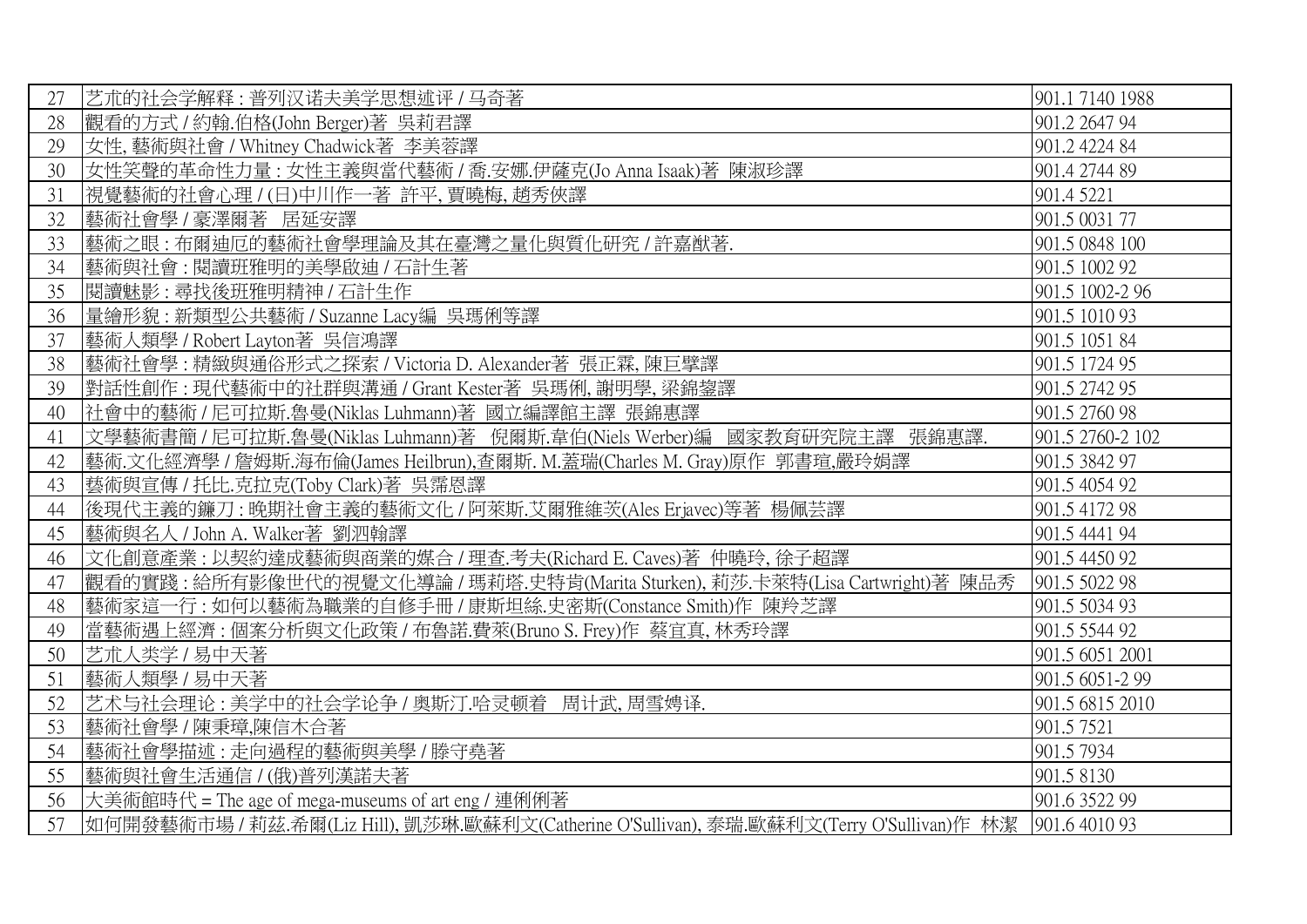| 58 | 全球化風潮下的展覽策劃與城市行銷 = Exhibition curating & city promotion in cultural activities under globalization eng / 漢<br>姆第.艾.阿塔(Hamdi EL ATTAR)等作 鄭義愷等譯 | 901.607 4474 94     |
|----|-----------------------------------------------------------------------------------------------------------------------------------------------|---------------------|
| 59 | 法國文化政策: 從法國大革命至今的文化藝術機制 / 傑郝德.莫里耶(Gerard Monnier)原著 陳麗如譯                                                                                      | 901.60942 4461 93   |
| 60 | 藝術教育的本質 / 愛德蒙.惠特曼(Edmund Burke Feldman)原著 李文珊等譯                                                                                               | 903 5026 89         |
| 61 | 透過藝術的教育 / 赫伯特.里德(Herbert Read)著 呂廷和譯                                                                                                          | 903 6024-2 96       |
| 62 | 臺灣藝術村指南 : 閒置空間再利用臺灣各縣市藝術村彙編 = Artist village in Taiwan : creative artist in residence programs in<br>reusable of spaces eng / 李俊賢主編           | 906 4027 95         |
| 63 | 文明化的儀式:公共美術館之內 / 卡若.鄧肯(Carol Duncan)著 王雅各譯                                                                                                    | 906.8 1721 87       |
| 64 | 臺灣的美術館與藝文空間 / 侯一方等著                                                                                                                           | 906.8 2710 93       |
| 65 | 日本現代美術館學:來自日本美術館現場的聲音/並木誠士等原編 薛燕玲等翻譯                                                                                                          | 906.8 8404 92       |
| 66 | 美術館の可能性 : Museum,不只是美術館! / 並木誠士, 中川理著 蔡世蓉譯                                                                                                    | 906.8 8404-2 97     |
| 67 | 美術館的魅力: 21世紀初美術館教育經驗分享 = The charms of museums: museum education in the early 21st century eng /<br>黃鈺琴著                                      | 906.803 4481 95     |
| 68 | <b>藝術與社會:當代藝術家專文與訪談 = Art and society : introducing seven contemporary artists / 王墨林等著 鄭慧華編著</b>                                              | 907 1064 98         |
| 69 | 藝術檔案.社會閱讀:藝術與社會的深層對話 = Translating dialogue : journeys between art and social contexts eng / 陳香君著                                             | 907 7521 93         |
| 70 | 禪與現代美術:現代東西方藝術互動史 / 海倫.威斯格茲(Helen Westgeest)原著 曾長生,郭書瑄譯                                                                                       | 909.1 5444 96       |
| 71 | 藝術的張力:臺灣美術與文化政治學 / 廖新田著                                                                                                                       | 909.33 0006-2 99    |
| 72 | 從馬內到曼哈頓:當代藝術市場的崛起 / 彼得.瓦森(Peter Watson)作 嚴玲娟譯                                                                                                 | 909.408 1040 96     |
| 73 | 欧洲的掠夺:西方艺术品二战蒙难记 / (美)L.H.尼古拉斯著 吴福元, 罗蕾译                                                                                                      | 909.408 7454 2000   |
| 74 | 生活與藝術相遇 / 王蘭生撰文.攝影                                                                                                                            | 920 1042 98         |
| 75 | 公共藝術觸擊 / 倪再沁著                                                                                                                                 | 920.7 2713 97       |
| 76 | 藝術介入空間:都會裡的藝術創作 / Catherine Grout著 姚孟吟譯                                                                                                       | 926 4024 91         |
| 77 | 美國公共藝術評論 / Harriet F. Senie, Sally Webster編 慕心等譯                                                                                              | 926.52 1040 88      |
| 78 | 繪畫與眼淚 / 詹姆斯.艾爾金斯(James Elkins)著陳榮彬譯                                                                                                           | 940.1 4184 93       |
| 79 | 視覺藝術:從在地到全球的人文產業思考 = Visual art eng / 王玉齡主編                                                                                                   | 960 1012 93         |
| 80 | 電影藝術與社會:批判理論明鏡下的電影社會史 / 史文鴻著                                                                                                                  | 987.2 5003          |
| 81 | Museums, media and cultural theory / Michelle Henning.                                                                                        | AM7 H46 2006        |
| 82 | National museums : new studies from around the world / edited by Simon J. Knell  [et al.]                                                     | AM7 N37 2011        |
| 83 | The utopian function of art and literature : selected essays / Ernst Bloch translated by Jack Zipes and Frank Mecklenburg.                    | B3209.B753 U87 1988 |
| 84 | Dreams of happiness: social art and the French Left, 1830-1850 / Neil McWilliam.                                                              | BH221.F83 M39 1993  |
| 85 | Art and morality / edited by José Luis Bermúdez and Sebastian Gardner.                                                                        | BH39 A693 2006      |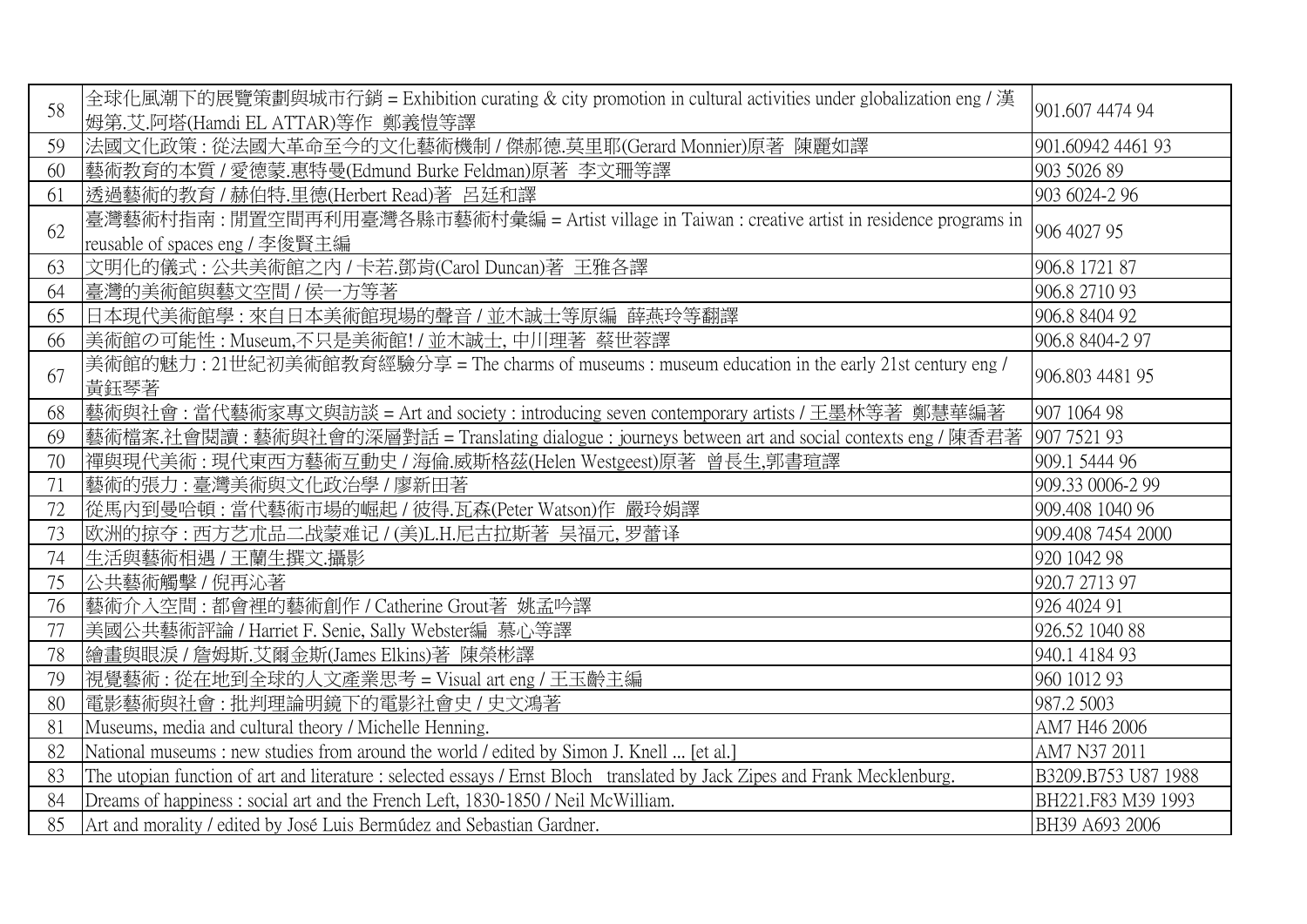| 86  | Kunst der Gesellschaft. English;"Art as a social system / Niklas Luhmann translated by Eva M. Knodt."                          | BH39 L8313 2000       |
|-----|--------------------------------------------------------------------------------------------------------------------------------|-----------------------|
| 87  | Aesthetics and the sociology of art / Janet Wolff.                                                                             | BH39 W63 1983         |
| 88  | Culture and society: Coleridge to Orwell / Raymond Williams.                                                                   | DA533 W551 1990       |
| 89  | Sublime economy: on the intersection of art and economics / edited by Jack Amariglio, Joseph W. Childers and Stephen E.        | HB72 S83 2009         |
| 90  | Kritik der Warenästhetik. English.; "Critique of commodity aesthetics: appearance                                              | HF1041 H3313 1986     |
| 91  | Concepts of culture : art, politics, and society / edited by Adam Muller.                                                      | HM621 C66 2005        |
| 92  | Under construction: the role of the arts and humanities in postmodern schooling / edited by Donovan R. Walling.                | LB1591.5.U57 U52 1997 |
| 93  | Art apart : art institutions and ideology across England and North America / edited by Marcia Pointon.                         | N1020 A78 1994        |
| 94  | A history of art education : intellectual and social currents in teaching the visual arts / Arthur D. Efland                   | N105 E35 1990         |
| 95  | The museum establishment and contemporary art : the politics of artistic display in France after 1968 / Rebecca J. DeRoo.      | N2010 D47 2006        |
| 96  | Rethinking the contemporary art school: the artist, the PhD, and the academy / edited by Brad Buckley and John Conomos.        | N345 R48 2009         |
| 97  | The love of art: European art museums and their public / Pierre Bourdieu and Alain Darbel with Dominique Schnapper translated  | N430 B613 1991        |
|     | by Caroline Beattie and Nick Merriman;"Amour de l'art English"                                                                 |                       |
| 98  | Western European museums and visual persuasion : art, edifice, and social influence / by J. Donald Ragsdale.                   | N435 R34 2009         |
| 99  | The empty museum: Western cultures and the artistic field in modern Japan / Masaaki Morishita.                                 | N4395 M67 2010        |
| 100 | The culture of curating and the curating of culture(s) / Paul O'Neill.                                                         | N4396 O54 2012        |
| 101 | The Economics of art museums / edited and with an introduction by Martin Feldstein                                             | N510 E27 1991         |
| 102 | Empress Maria Theresa and the politics of Habsburg imperial art / Michael Yonan.                                               | N5252.M37 Y66 2011    |
| 103 | Patronage, art, and society in Renaissance Italy / edited by F.W. Kent and Patricia Simons, with J. C. Eade.                   | N5273 P37 1987        |
| 104 | Art and civilization / [by] Bernard S. Myers.                                                                                  | N5300 M94 1967        |
| 105 | Sacred modern: faith, activism, and aesthetics in the Menil collection / Pamela G. Smart.                                      | N576.H68 S63 2010     |
| 106 | Art et societe au Moyen-age. English;"Art and society in the Middle Ages / Georges Duby translated by Jean Birrell."           | N5970 D7813 2000      |
| 107 | Negotiating secular and sacred in medieval art: Christian, Islamic, and Buddhist / edited by Alicia Walker and Amanda Luyster. | N5975 N44 2009        |
| 108 | Art and revolution in Latin America, 1910-1990 / David Craven.                                                                 | N6502 C73 2002        |
| 109 | Framing America : a social history of American art / Frances K. Pohl.                                                          | N6512 P59 2008        |
| 110 | Art in a season of revolution: painters, artisans, and patrons in early America / Margaretta M. Lovell.                        | N6515 L68 2007        |
| 111 | Theory and philosophy of art: style, artist, and society / Meyer Schapiro.                                                     | N66 S345 1994         |
| 112 | Art in an age of Bonapartism, 1800-1815 / Albert Boime                                                                         | N6757 B56             |
| 113 | Art in an age of civil struggle, 1848-1871 / Albert Boime.                                                                     | N6757 B64 2007        |
| 114 | New art, new world: British art in postwar society / Margaret Garlake.                                                         | N6768 G34 1998        |
| 115 | Art, politics and society in Britain (1880-1914) : aspects of modernity and modernism / edited by Trevor Harris.               | N6768.5.M63 A78 2009  |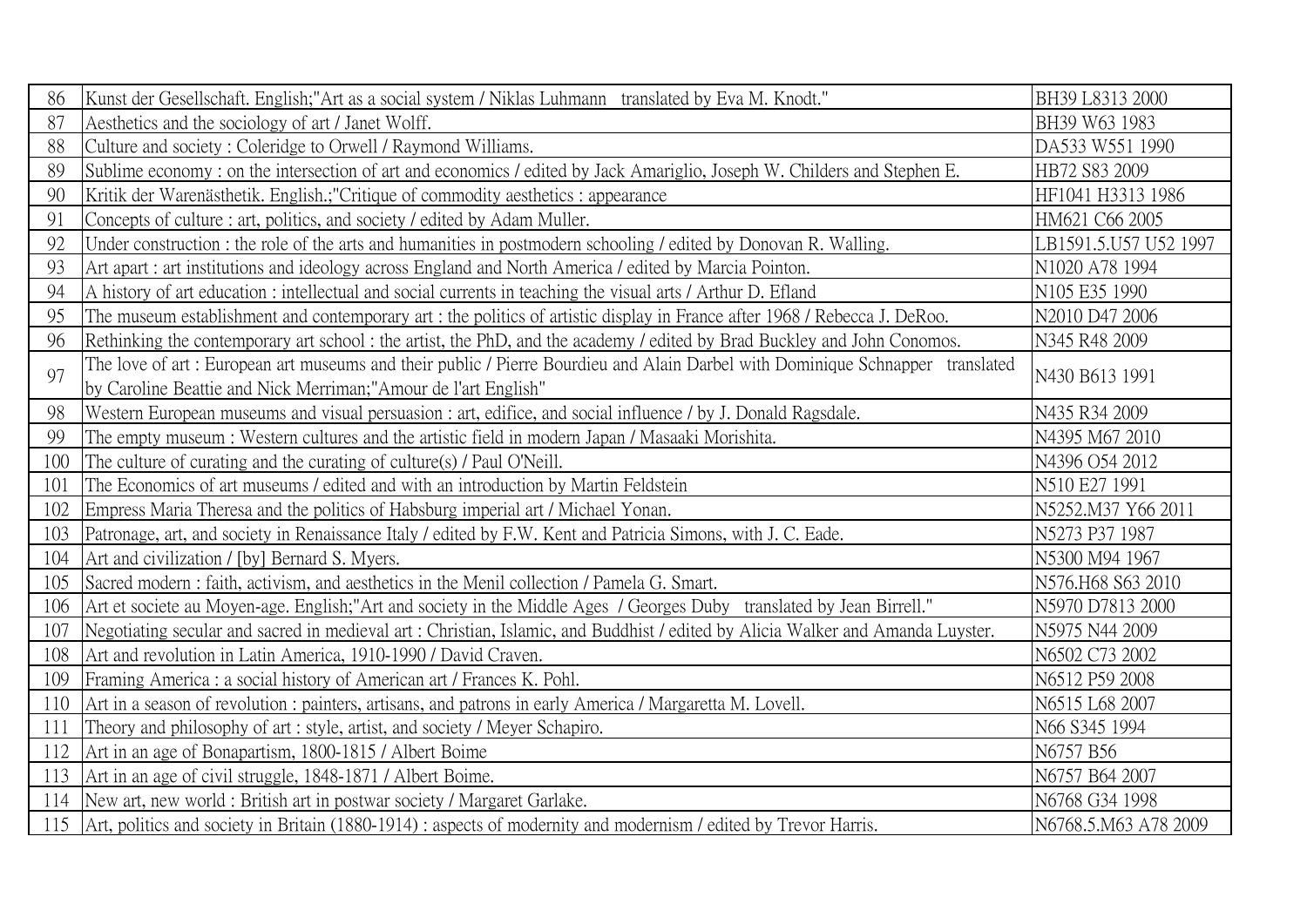| 116 | Visualizing the nation: gender, representation, and revolution in eighteenth-century France / Joan B. Landes.                                           | N6846 L36 2003      |
|-----|---------------------------------------------------------------------------------------------------------------------------------------------------------|---------------------|
| 117 | Visualizing the Revolution: politics and pictorial arts in late eighteenth-century France / Rolf Reichardt and Hubertus Kohle.                          | N6846 R45 2008      |
| 118 | Out of sight: political censorship of the visual arts in nineteenth-century France / special editor, Robert Justin Goldstein.                           | N6847 O98 2012      |
| 119 | Art and politics of the Second Empire: the universal expositions of 1855 and 1867 / Patricia Mainardi.                                                  | N6847.5.E34 M3 1987 |
| 120 | Modernity and nostalgia: art and politics in France between the wars / Romy Golan.                                                                      | N6848 G65 1995      |
| 121 | Art and the French commune: imagining Paris after war and revolution / by Albert Boime                                                                  | N6850 B64 1995      |
| 122 | Esprit de corps : the art of the Parisian avant-garde and the First World War, 1914-1925 / Kenneth E. Silver                                            | N6850 S56           |
| 123 | Art in Renaissance Italy, 1350-1500 / Evelyn Welch.                                                                                                     | N6915 W44 2000      |
| 124 | Patrons and painters : a study in the relations between Italian art and society in the age of the Baroque / Francis Haskell.                            | N6916 H37 1980      |
| 125 | The artist: a social history / Edmund Burke Feldman                                                                                                     | N71 F43 1995        |
| 126 | Artist and audience / Terence Grieder.                                                                                                                  | N71 G685 1996       |
| 127 | The anthropology of art : a reader / edited by Howard Morphy and Morgan Perkins.                                                                        | N72.A56 A67 2005    |
| 128 | Anarchy and art: from the Paris Commune to the fall of the Berlin Wall / Allan Antliff.                                                                 | N72.P6 A585 2007    |
| 129 | British art and the Seven Years' War : allegiance and autonomy / Douglas Fordham.                                                                       | N72.P6 F67 2010     |
| 130 | Artists on the left: American artists and the Communist movement, 1926-1956 / Andrew Hemingway.                                                         | N72.P6 H46 2002     |
| 131 | Iconographies of power: the politics and poetics of visual representation / edited by Ulla Haselstein, Berndt Ostendorf, Peter                          | N72.P6 I36 2003     |
| 132 | Shows of force: power, politics, and ideology in art exhibitions / Timothy W. Luke                                                                      | N72.P6 L84          |
| 133 | Art and politics in the 1930s : Modernism, Marxism, Americanism : a history of cultural activism during the Depression years / by<br>Susan Noyes Platt. | N72.P6 P62 1999     |
| 134 | Art of engagement: visual politics in California and beyond / Peter Selz with an essay by Susan Landauer.                                               | N72.P6 S45 2005     |
| 135 | Religion, art, and visual culture : a cross-cultural reader / edited, and with introductions by S. Brent Plate.                                         | N72.R4 R45 2002     |
| 136 | Art in bourgeois society, 1790-1850 / edited by Andrew Hemingway and William Vaughan                                                                    | N72.S6 A745 1998    |
| 137 | Art in history, history in art : studies in seventeenth-century Dutch culture / edited by David Freedberg and Jan de Vries.                             | N72.S6 A746 1991    |
| 138 | Art in society: studies in style, culture, and aesthetics / edited by Michael Greenhalgh and Vincent Megaw.                                             | N72.S6 A75 1978     |
| 139 | Art matters : how the culture wars changed America / Julie Ault  [et al.] edited by Brian Wallis, Marianne Weems, and Philip                            |                     |
|     | Yenawine.                                                                                                                                               | N72.S6 A752 1999    |
| 140 | Sociology and visual representation / Elizabeth Chaplin.                                                                                                | N72.S6 C34 1994     |
| 141 | If you lived here: the city in art, theory, and social activism / a project by Martha Rosler edited by Brian Wallis.                                    | N72.S6 D57          |
| 142 | The aesthetics of power: essays in the critical art history / Carol Duncan                                                                              | N72.S6 D775 1993    |
| 143 | The uses of images: studies in the social function of art and visual communication / E.H. Gombrich.                                                     | N72.S6 G66 1999     |
|     | 144 Different worlds: a sociological study of taste, choice, and success in art / Liah Greenfeld                                                        | N72.S6 G74 1989     |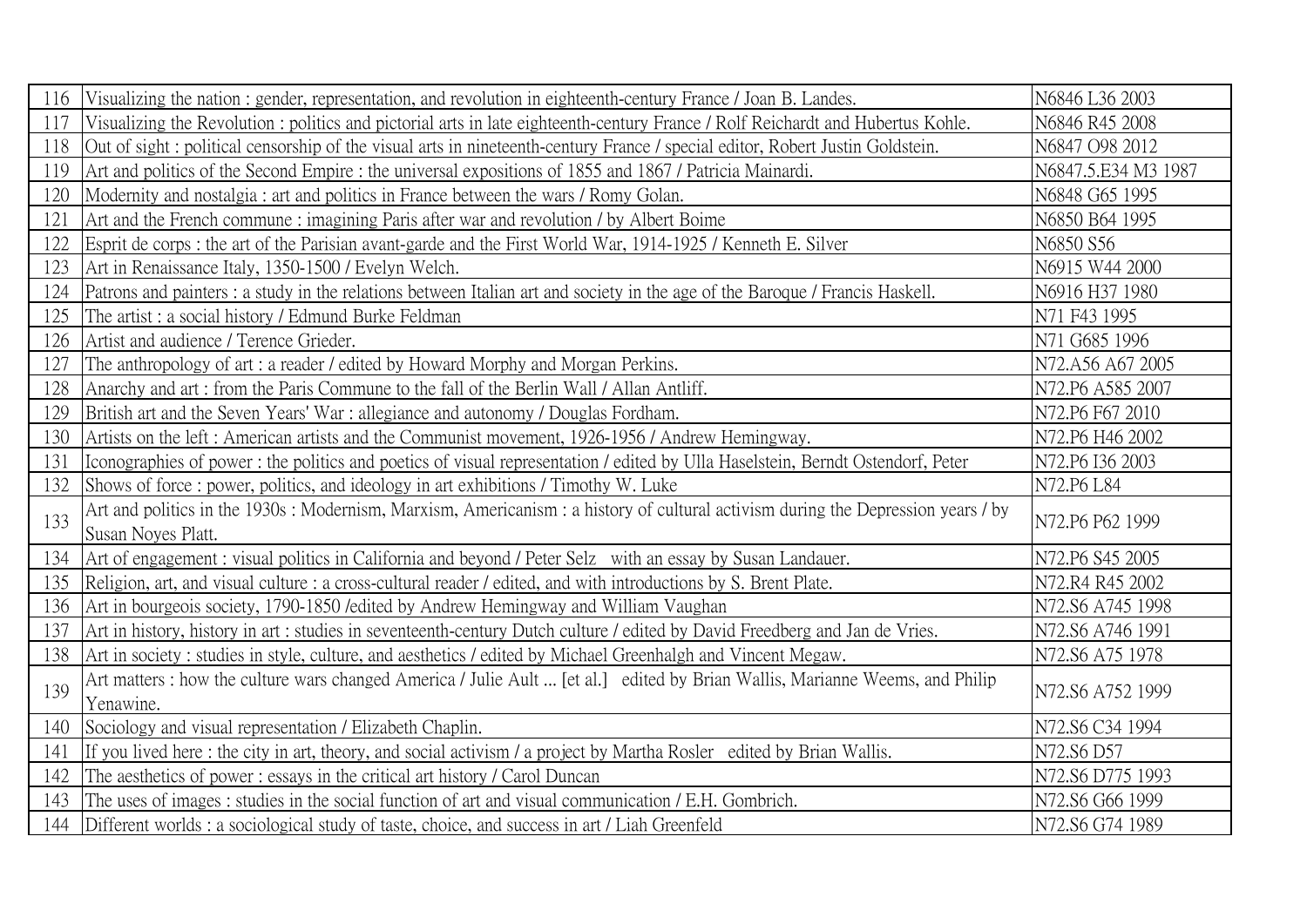| 145 | The social history of art / Arnold Hauser translated in collaboration with the author by Stanley Godman                                                              | N72.S6 H38 1989     |
|-----|----------------------------------------------------------------------------------------------------------------------------------------------------------------------|---------------------|
| 146 | Social theories of art : a critique / Ian Heywood.                                                                                                                   | N72.S6 H47 1997     |
| 147 | How to study art worlds: on the societal functioning of aesthetic values / Hans van Maanen.                                                                          | N72.S6 M22 2009     |
| 148 | Art and the Victorian middle class: money and the making of cultural identity / Dianne Sachko Macleod                                                                | N72.S6 M23 1996     |
| 149 | The politics of vision: essays on nineteenth-century art and society / Linda Nochlin                                                                                 | N72.S6 N63 1989     |
| 150 | Spatial aesthetics : art, place and the everyday / Nikos Papastergiadis.                                                                                             | N72.S6 P37 2006     |
| 151 | The sociology of art : a reader / edited by Jeremy Tanner.                                                                                                           | N72.S6 S62 2003     |
| 152 | Voices of color: art and society in the Americas / [edited by] Phoebe Farris-Dufrene.                                                                                | N72.S6 V64 1997     |
| 153 | Art and social structure / Robert W. Witkin                                                                                                                          | N72.S6 W62 1995     |
| 154 | Electronic culture : technology and visual representation / edited by Timothy Druckrey preface by Allucquère Rosanne Stone.                                          | N72.T4 E425 1996    |
| 155 | The Shogun's painted culture : fear and creativity in the Japanese states, 1760-1829 / Timon Screech.                                                                | N7353.5 S374 2000   |
| 156 | Art and the subway: New York underground / Tracy Fitzpatrick.                                                                                                        | N8251.S565 F57 2009 |
| 157 | Picturing reform in Victorian Britain / Janice Carlisle.                                                                                                             | N8251.S568 C37 2012 |
| 158 | Women, art, and society / Whitney Chadwick                                                                                                                           | N8354 C48 1996      |
| 159 | Philosophy of art education / Edmund Burke Feldman                                                                                                                   | N84 F46 1996        |
| 160 | Teaching art: academies and schools from Vasari to Albers / Carl Goldstein.                                                                                          | N85 G62 1996        |
| 161 | Why we make art and why it is taught / by Richard Hickman.                                                                                                           | N85 H53 2010        |
| 162 | Why are artists poor? : the exceptional economy of the arts / Hans Abbing.                                                                                           | N8600 A34 2002      |
| 163 | Auctions, agents and dealers: the mechanisms of the art market, 1660-1830 / edited by Jeremy Warren and Adriana Turpin.                                              | N8600 A93 2008      |
| 164 | The French art market: a sociological view / Raymonde Moulin translated by Arthur Goldhammer;"March <sup>2</sup> e de la peinture en<br>France English"              | N8600 M6813 1987    |
| 165 | Seven days in the art world / Sarah Thornton.                                                                                                                        | N8600 T48 2008      |
| 166 | Art and power: Europe under the dictators 1930-45 / compiled and selected by Dawn Ades  [et al.] foreword by Eric Hobsbawm<br>afterword by Neal Ascherson.           | N8740 A77 1995      |
| 167 | Art for public places: critical essays / by Malcolm Miles with contributions by Hugh Adams  [et al.], with a preface by Richard                                      | N8825 M54 1989      |
| 168 | Public art: theory, practice and populism / Cher Krause Knight.                                                                                                      | N8835 K64 2008      |
| 169 | Public art by the book / edited by Barbara Goldstein.                                                                                                                | N8835 P82 2005      |
| 170 | When art worked / text by Roger G. Kennedy an illustrated documentary by David Larkin.                                                                               | N8838 K46 2009      |
| 171 | How the arts made a difference : the MacArthur Park Public Art Program / written by Adolfo V. Nodal critical overview by Galen<br>Cranz edited by Barbara Goldstein. | N8845.L67 N62 1989  |
|     | 172 Art and the city: civic imagination and cultural authority in Los Angeles / Sarah Schrank.                                                                       | N8845.L67 S37 2009  |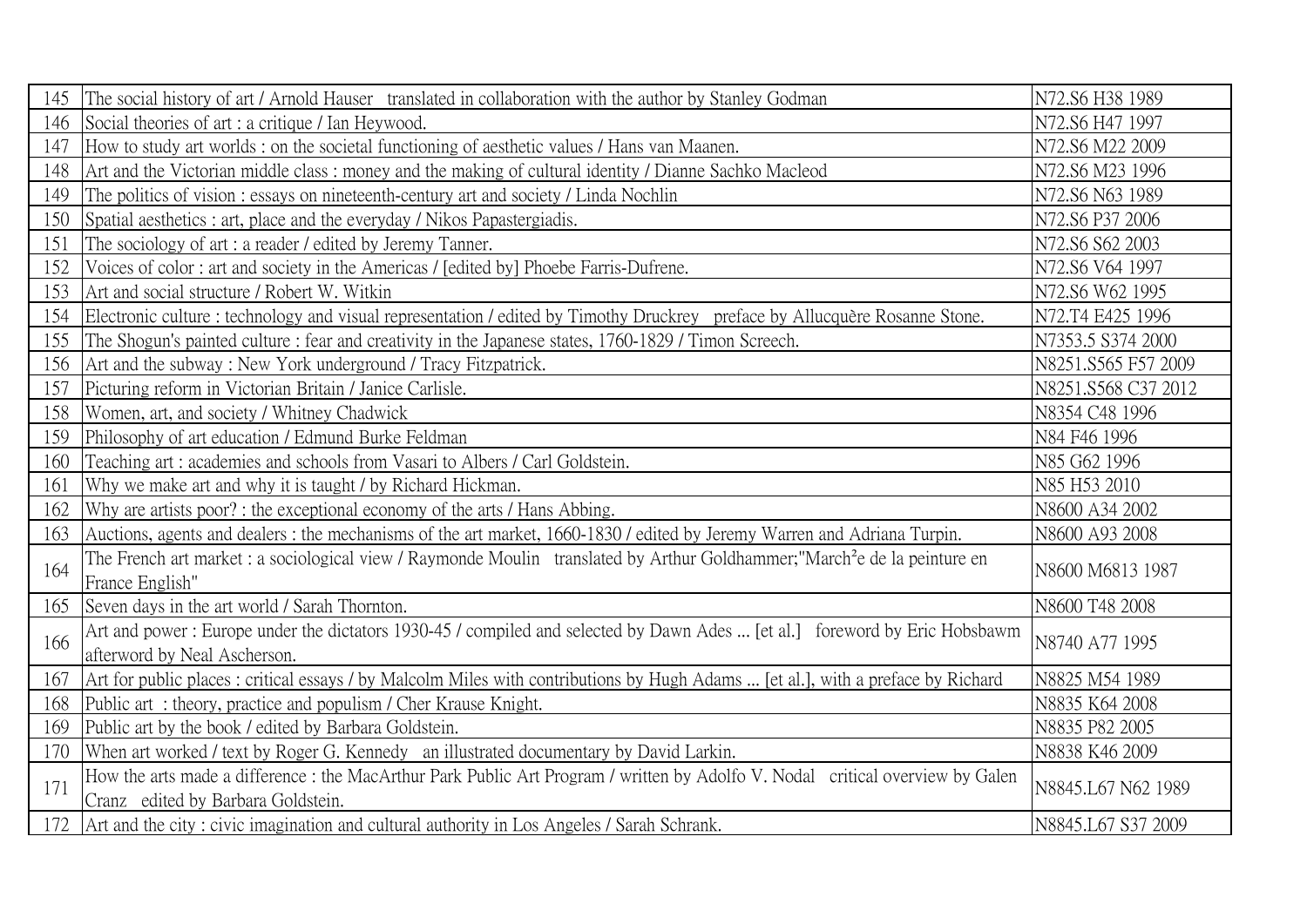| 173 | The gendering of art education: modernism, identity, and critical feminism / Pen Dalton.                                                     | N90 D34 2001          |
|-----|----------------------------------------------------------------------------------------------------------------------------------------------|-----------------------|
| 174 | The efflorescence of caricature, 1759-1838 / edited by Todd Porterfield.                                                                     | NC1345 E39 2011       |
| 175 | The Graphic arts and French society, 1871-1914 / edited by Phillip Dennis Cate essays by Phillip Dennis Cate [ et al.]                       | NC998.6.F72 P374 1988 |
| 176 | Capitalscapes: folding screens and political imaginationin late medieval Kyoto / Matthew Philip McKelway                                     | ND1057 M43 2006       |
| 177 | The Georgians: eighteenth-century portraiture & society / Desmond Shawe-Taylor.                                                              | ND1314.4 S47 1990     |
| 178 | Thomas Rowlandson: pleasures and pursuits in Georgian England / Patricia Phagan essays by Vic Gatrell and Amelia Rauser.                     | ND1942.R64 A4 2011    |
| 179 | Art for the people : culture in the slums of late Victorian Britain / edited by Giles Waterfield.                                            | ND467 A78 1994        |
| 180 | Image of the people: Gustave Courbet and the 1848 revolution / T. J. Clark.                                                                  | ND553.C9 C55 1982     |
| 181 | Realism and social vision in Courbet & Proudhon / by James Henry Rubin.                                                                      | ND553.C9 R82 1980     |
| 182 | Painting and experience in fifteenth century Italy: a primer in the social history of pictorial style / Michael Baxandall                    | ND615 B32 1988        |
| 183 | Kunst und Kommerz im Goldenen Zeitalter. English;"Art and commerce in the Dutch Golden Age / Michael North translated by<br>Catherine Hill." | ND646 N67 1997        |
| 184 | Art, community and environment : educational perspectives / edited by Glen Coutts and Timo Jokela.                                           | NX180.A77 A77 2008    |
| 185 | The Subversive imagination : artists, society, and responsibility / edited by Carol Becker.                                                  | NX180.A77 S83 1994    |
| 186 | Wild fire: art as activism / edited by Deborah Barndt.                                                                                       | NX180.A77 W55 2006    |
| 187 | Crossing over: feminism and art of social concern / by Arlene Raven.                                                                         | NX180.F4 R384 1988    |
| 188 | Sociology of the arts: exploring fine and popular forms / Victoria D. Alexander.                                                             | NX180.S6 A435 2003    |
| 189 | Art, ideology, and politics / edited by Judith H. Balfe, Margaret Jane Wyszomirski                                                           | NX180.S6 A7 1985      |
| 190 | Artistic citizenship: a public voice for the arts / edited by Mary Schmidt Campbell and Randy Martin.                                        | NX180.S6 A76 2006     |
| 191 | The arts of democracy: art, public culture, and the state / edited by Casey Nelson Blake.                                                    | NX180.S6 A781 2007    |
| 192 | Art worlds / Howard S. Becker.                                                                                                               | NX180.S6 B42 1982     |
| 193 | The field of cultural production : essays on art and literature / Pierre Bourdieu edited and introduced by Randal Johnson                    | NX180.S6 B68          |
| 194 | Transformations: art and society in the modern era / LouAnn Faris Culley.                                                                    | NX180.S6 C85 1998     |
| 195 | The sociology of art / Arnold Hauser translated by Kenneth J. Northcott; "Soziologie der Kunst English"                                      | NX180.S6 H3413 1982   |
| 196 | Myth, meaning, and performance: toward a new cultural sociology of the arts / edited by Ron Eyerman and Lisa McCormick.                      | NX180.S6 M98 2006     |
| 197 | The social production of art / Janet Wolff                                                                                                   | NX180.S6 W64 1981     |
| 198 | Searching for art's new publics / edited by Jeni Walwin.                                                                                     | NX220 S43 2010        |
| 199 | Inventing futurism : the art and politics of artificial optimism / Christine Poggi.                                                          | NX456.5.F8 P63 2009   |
| 200 | Late modernism : art, culture, and politics in Cold War America / Robert Genter.                                                             | NX504 G46 2010        |
| 201 | Art, ideology, & economics in Nazi Germany: the Reich chambers of music, theater, and the visual arts / by Alan E. Steinweis.                | NX550.A1 S75 1993     |
| 202 | [Cultural economics / Ruth Towse, Abdul Khakee, eds. with contributions by F. Abbe-Decarroux  [et. al.]                                      | NX634 C84 1992        |